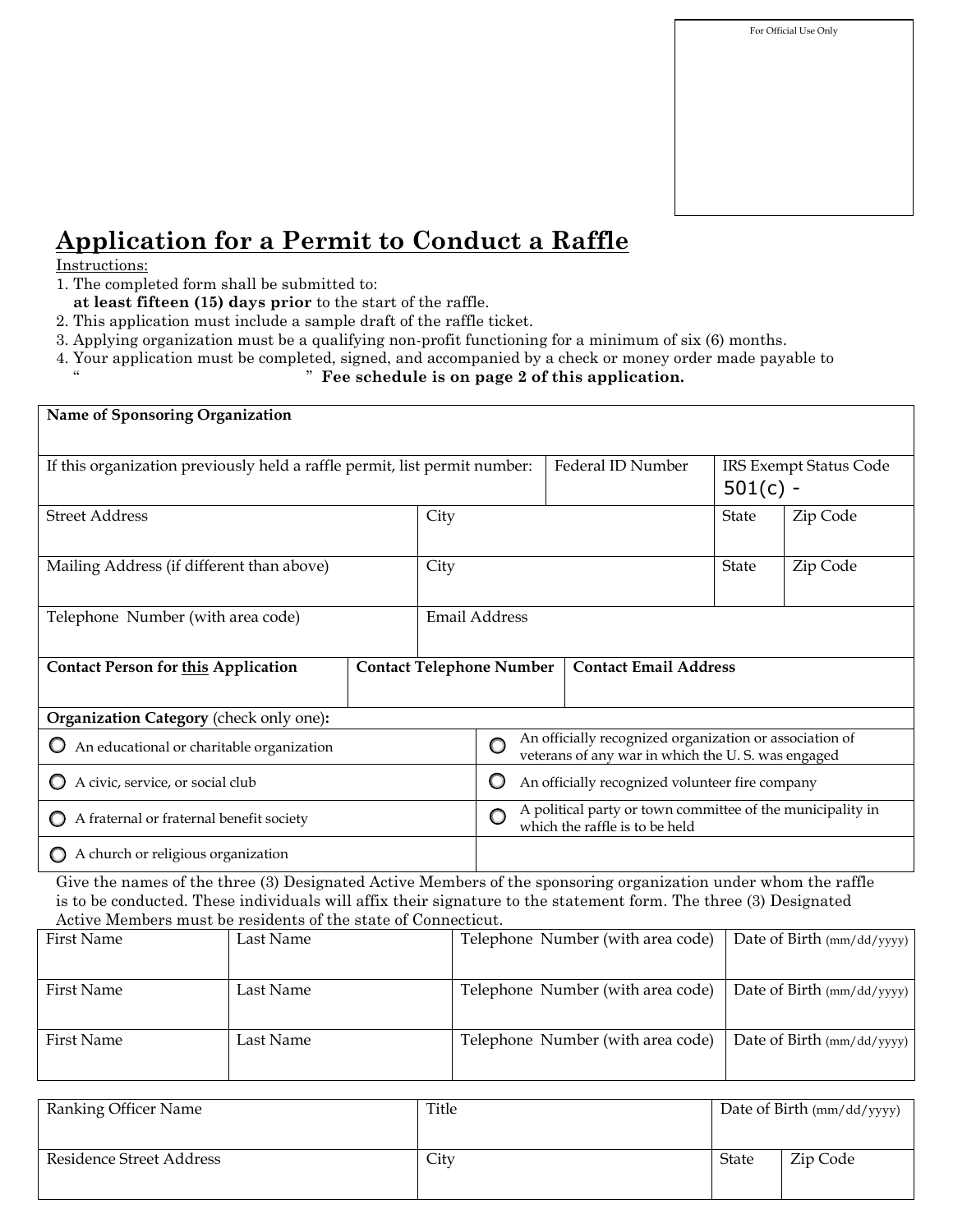| <b>Raffle Classification:</b>                                                                                                                                                                          |                                                 |                              |                      |                  |                            |                                                                                                                     |                                               |                                                   |                                             |                     |              |  |  |
|--------------------------------------------------------------------------------------------------------------------------------------------------------------------------------------------------------|-------------------------------------------------|------------------------------|----------------------|------------------|----------------------------|---------------------------------------------------------------------------------------------------------------------|-----------------------------------------------|---------------------------------------------------|---------------------------------------------|---------------------|--------------|--|--|
| $\sqrt{0}$<br>$\bigcirc$ Class I                                                                                                                                                                       |                                                 | \$.00<br>$\bigcirc$ Class II |                      |                  | $\bigcirc$ Class IV \$ .00 |                                                                                                                     |                                               | $\bigcirc$ Class V<br>\$.00                       | $\bigcirc$ Class VI $$.00$                  |                     |              |  |  |
| Max. aggregate prize<br>total of \$15,000                                                                                                                                                              |                                                 | total of \$2,000             | Max. aggregate prize |                  | Max. aggregate prize       |                                                                                                                     | ·Max. aggregate prize                         |                                                   | ·Max. aggregate prize<br>total of \$100,000 |                     |              |  |  |
| Max. time 3 months                                                                                                                                                                                     |                                                 | Max. time 2 months           |                      | total of \$100   |                            | Max. time 1 month                                                                                                   |                                               | total of \$50,000<br>Max. time 9 months           |                                             | Max. time 12 months |              |  |  |
| Allowed 1 per year                                                                                                                                                                                     |                                                 | Allowed 3 per year           |                      |                  |                            | Allowed 1 per year                                                                                                  |                                               | Allowed 5 per year                                |                                             | Allowed 5 per year  |              |  |  |
| Raffle Description:                                                                                                                                                                                    |                                                 |                              |                      |                  |                            |                                                                                                                     |                                               |                                                   |                                             |                     |              |  |  |
|                                                                                                                                                                                                        |                                                 |                              |                      |                  | Duck Race                  |                                                                                                                     |                                               |                                                   |                                             |                     |              |  |  |
| Winner Need Not Be Present                                                                                                                                                                             |                                                 |                              |                      |                  |                            |                                                                                                                     | Winner Must Be Present<br>(must be on ticket) |                                                   |                                             |                     |              |  |  |
| Cow Chip                                                                                                                                                                                               |                                                 |                              |                      | Frog Race        |                            |                                                                                                                     |                                               |                                                   |                                             |                     |              |  |  |
| Cash Prize<br>(dedicated bank account info required)                                                                                                                                                   |                                                 |                              |                      | <b>Bank Name</b> |                            |                                                                                                                     | Dedicated Account Number                      |                                                   |                                             |                     |              |  |  |
| <b>Special Tuition</b><br>(dedicated bank account info required)                                                                                                                                       |                                                 |                              |                      | <b>Bank Name</b> |                            |                                                                                                                     | Dedicated Account Number                      |                                                   |                                             |                     |              |  |  |
| <b>Starting Date of Sales</b>                                                                                                                                                                          |                                                 |                              |                      |                  | Drawing Date               |                                                                                                                     |                                               | Time of Drawing<br>AM<br>U                        |                                             |                     |              |  |  |
|                                                                                                                                                                                                        |                                                 |                              |                      |                  |                            |                                                                                                                     | PM                                            |                                                   |                                             |                     |              |  |  |
| Number of Tickets to be Printed                                                                                                                                                                        |                                                 |                              |                      |                  |                            |                                                                                                                     |                                               | Unit Price of Tickets to be Sold (only one price) |                                             |                     |              |  |  |
|                                                                                                                                                                                                        |                                                 |                              |                      |                  |                            |                                                                                                                     |                                               |                                                   |                                             |                     |              |  |  |
| Place Where Drawing is to be Held:<br>Name of Place                                                                                                                                                    |                                                 |                              |                      |                  |                            |                                                                                                                     |                                               |                                                   |                                             |                     |              |  |  |
| <b>Street Address</b>                                                                                                                                                                                  |                                                 |                              |                      |                  | City                       |                                                                                                                     |                                               | Zip Code<br>State                                 |                                             |                     |              |  |  |
|                                                                                                                                                                                                        |                                                 |                              |                      |                  |                            |                                                                                                                     |                                               |                                                   |                                             |                     |              |  |  |
|                                                                                                                                                                                                        |                                                 |                              |                      |                  |                            | List the items of expense intended to be incurred or paid in connection with the holding, operating, and conducting |                                               |                                                   |                                             |                     |              |  |  |
|                                                                                                                                                                                                        |                                                 |                              |                      |                  |                            | of such raffle and the names and addresses of the persons to whom, and the purposes for which, they are to be paid. |                                               |                                                   |                                             |                     |              |  |  |
| Expense (\$)                                                                                                                                                                                           | *Attach additional sheets as necessary.<br>Name |                              |                      |                  | <b>Street Address</b>      |                                                                                                                     |                                               |                                                   | <b>State</b>                                | Purpose             |              |  |  |
|                                                                                                                                                                                                        |                                                 |                              |                      |                  |                            |                                                                                                                     |                                               |                                                   |                                             |                     |              |  |  |
|                                                                                                                                                                                                        |                                                 |                              |                      |                  |                            |                                                                                                                     |                                               |                                                   |                                             |                     |              |  |  |
|                                                                                                                                                                                                        |                                                 |                              |                      |                  |                            |                                                                                                                     |                                               |                                                   |                                             |                     |              |  |  |
|                                                                                                                                                                                                        |                                                 |                              |                      |                  |                            |                                                                                                                     |                                               |                                                   |                                             |                     |              |  |  |
|                                                                                                                                                                                                        |                                                 |                              |                      |                  |                            |                                                                                                                     |                                               |                                                   |                                             |                     |              |  |  |
| Separately list in detail all items offered as prizes in connection with such raffle, indicate whether or not the items                                                                                |                                                 |                              |                      |                  |                            |                                                                                                                     |                                               |                                                   |                                             |                     |              |  |  |
| were donated, list the price to be paid by the organization or the retail value of any prize donated, and the names<br>and addresses of persons from whom the items were purchased or by whom donated. |                                                 |                              |                      |                  |                            |                                                                                                                     |                                               |                                                   |                                             |                     |              |  |  |
| *Attach additional sheets as necessary.                                                                                                                                                                |                                                 |                              |                      |                  |                            |                                                                                                                     |                                               |                                                   |                                             |                     |              |  |  |
| Merchandise                                                                                                                                                                                            |                                                 | Donated                      | Retail               |                  | Amt. Paid                  | Name                                                                                                                |                                               | <b>Street Address</b>                             |                                             | City                | <b>State</b> |  |  |
|                                                                                                                                                                                                        |                                                 | Yes/No                       | Value                |                  | by Org.                    |                                                                                                                     |                                               |                                                   |                                             |                     |              |  |  |
|                                                                                                                                                                                                        |                                                 |                              |                      |                  |                            |                                                                                                                     |                                               |                                                   |                                             |                     |              |  |  |
|                                                                                                                                                                                                        |                                                 |                              |                      |                  |                            |                                                                                                                     |                                               |                                                   |                                             |                     |              |  |  |
|                                                                                                                                                                                                        |                                                 |                              |                      |                  |                            |                                                                                                                     |                                               |                                                   |                                             |                     |              |  |  |
|                                                                                                                                                                                                        |                                                 |                              |                      |                  |                            |                                                                                                                     |                                               |                                                   |                                             |                     |              |  |  |
|                                                                                                                                                                                                        |                                                 |                              |                      |                  |                            | State the specific purpose to which the entire net proceeds of such raffle are to be devoted.                       |                                               |                                                   |                                             |                     |              |  |  |
|                                                                                                                                                                                                        |                                                 |                              |                      |                  |                            |                                                                                                                     |                                               |                                                   |                                             |                     |              |  |  |

I certify, under penalty of law (Sec. 53a-157b, Class A Misdemeanor), that the information provided on this application is the truth to the best of my knowledge.

Signature of Ranking Officer Date Date Date Date